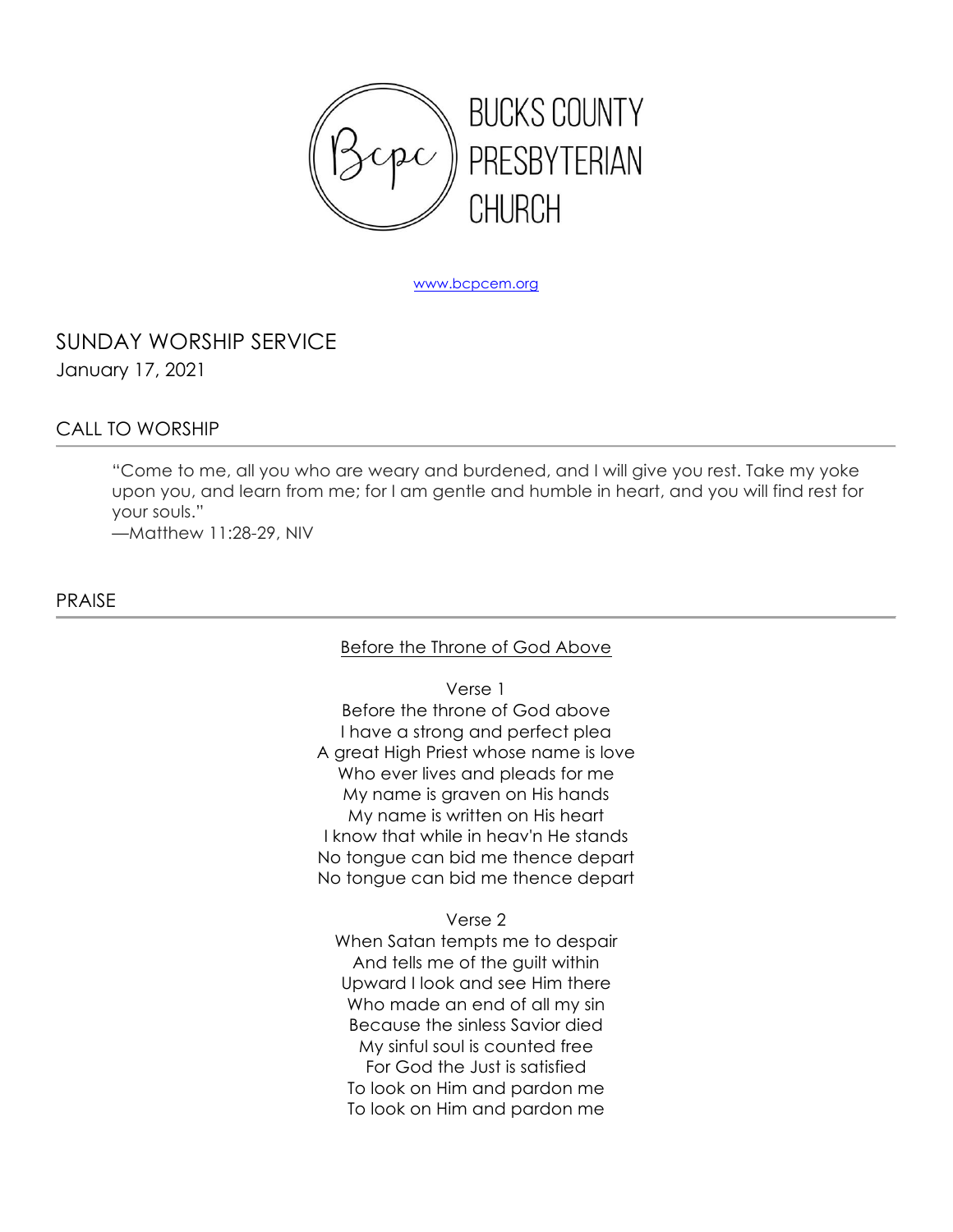#### Chorus Alleluiah, Alleluiah Praise the One risen Son of God

Verse 3 Behold Him there, the risen Lamb My perfect, spotless Righteousness The great unchangeable I AM The King of glory and of grace One with Himself, I cannot die My soul is purchased by His blood My life is hid with Christ on high With Christ my Savior and my God

## CALL TO CONFESSION

Seeing that we have a great High Priest who has entered the inmost heaven, Jesus the Son of God, let us therefore approach the throne of grace with fullest confidence, that we may receive mercy for our failures and grace to help in the hour of need. In the strength of this assurance, let us confess our sins to God. —based on Hebrews 4:14, 16

## SILENT CONFESSION

# CORPORATE PRAYER

LORD JESUS, Give me a deeper repentance, a horror of sin, a dread of its approach; help me chastely to flee it, and jealously to resolve that my heart shall be Thine alone. Give me a deeper trust, that I may lose myself to find myself in Thee, the ground of my rest, the spring of my being. Give me a deeper knowledge of Thyself as Saviour, Master, Lord, and King. Give me deeper power in private prayer, more sweetness in thy Word, more steadfast grip on its truth. Give me deeper holiness in speech, thought, action, and let me not seek moral virtue apart from Thee. Plough deep in me, great Lord, heavenly Husbandman, that my being may be a tilled field, the roots of grace spreading far and wide, until Thou alone art seen in me, Thy beauty golden like summer harvest, Thy fruitfulness as autumn plenty. I have no Master but Thee, no law but Thy will, no delight but Thyself, no wealth but that Thou givest, no good but that Thou blessest, no peace but that Thou bestowest. I am nothing but that Thou makest me, I have nothing but that I receive from Thee, I can be nothing but that grace adorns me. Quarry me deep, dear Lord, and then fill me to overflowing with living water.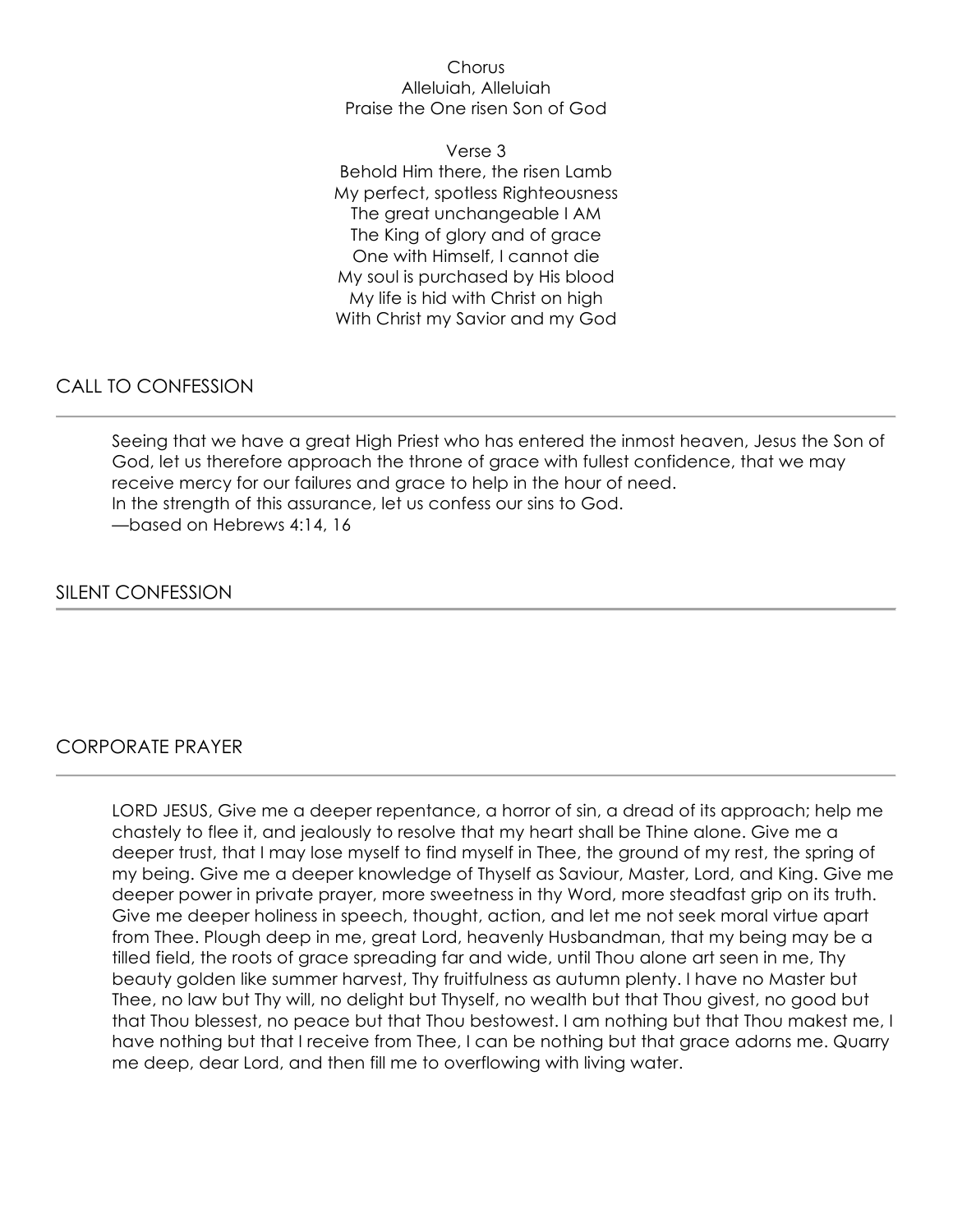"God so loved the world that he gave his only Son, so that everyone who believes in him may not perish but may have eternal life. Indeed, God did not send the Son into the world to condemn the world, but in order that the world might be saved through him." —John 3:16-17, NRSV

### SCRIPTURE READING

1 John 5:18-21

*18 We know that everyone who has been born of God does not keep on sinning, but he who was born of God protects him, and the evil one does not touch him. 19 We know that we are from God, and the whole world lies in the power of the evil one. 20 And we know that the Son of God has come and has given us understanding, so that we may know him who is true; and*  we are in him who is true, in his Son Jesus Christ. He is the true God and eternal life. 21 Little *children, keep yourselves from idols.*

### SERMON

*What Do We Know?* Pastor Peter Pak

### OFFERING & RESPONSE SONG

Please visit www.bcpcem.org/give

#### Yet Not I But Through Christ in Me

Verse 1

What gift of grace is Jesus my redeemer There is no more for heaven now to give He is my joy, my righteousness, and freedom My steadfast love, my deep and boundless peace To this I hold, my hope is only Jesus For my life is wholly bound to His Oh how strange and divine, I can sing: all is mine Yet not I, but through Christ in me

#### Verse 2

The night is dark but I am not forsaken For by my side, the Saviour He will stay I labour on in weakness and rejoicing For in my need, His power is displayed To this I hold, my Shepherd will defend me Through the deepest valley He will lead Oh the night has been won, and I shall overcome Yet not I, but through Christ in me